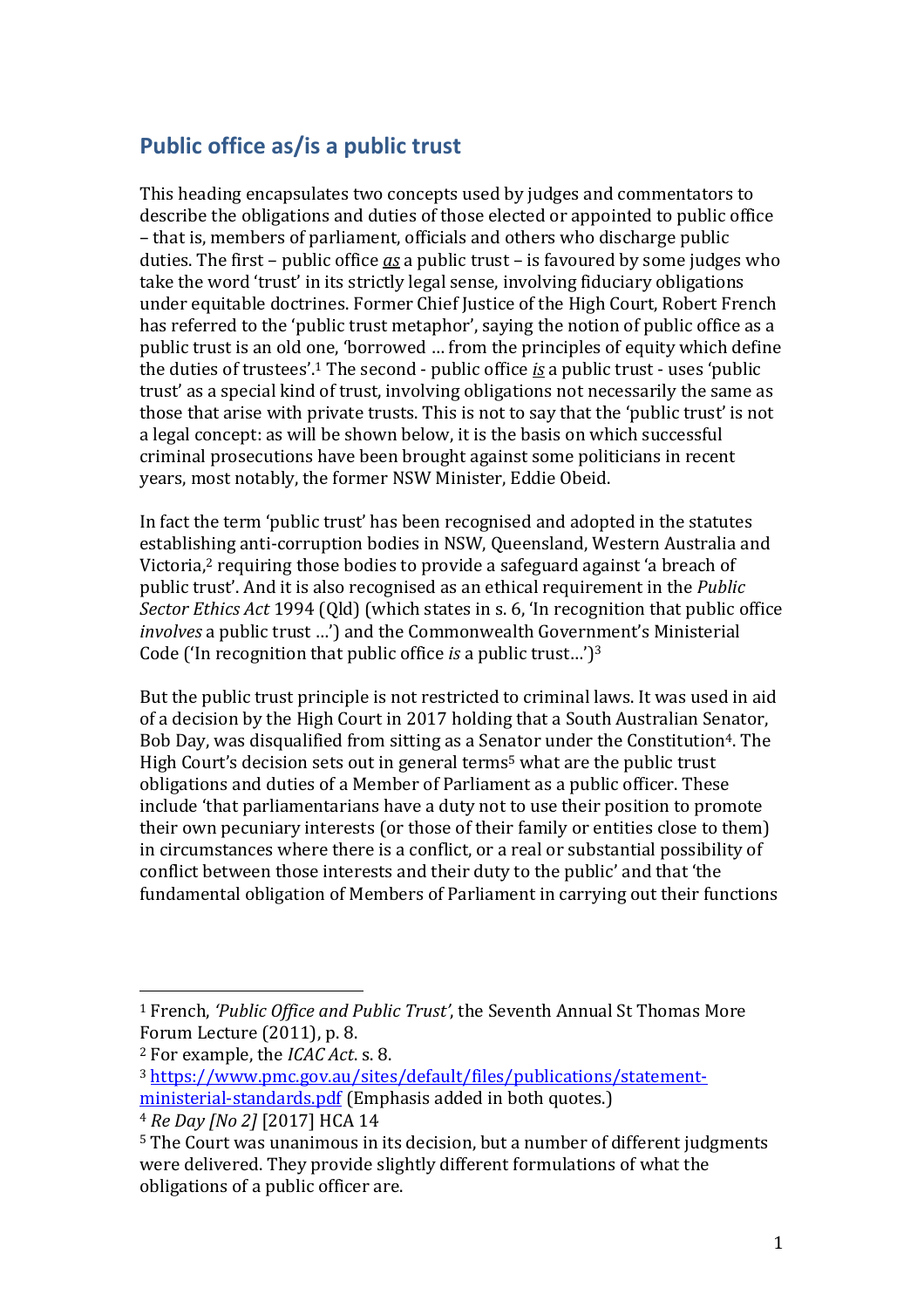was to act with fidelity and single-mindedness to the welfare of the community'.<sup>6</sup> Significantly, the High Court's decision also shows that these obligations and duties are fundamental, under the Constitution.

In one sense, there is nothing particularly new about the High Court's views about the public trust in the *Day case*. The various judgments quote and adopt statements from judgments of the High Court dating back almost a century. But they come at a time when there is renewed interest in the notion of the public trust and the conduct that is required of (or forbidden to) members of Parliament and other public officers.

The public trust notion in English and American law has a long history. In the 1980s and 1990s Professor Paul Finn<sup>7</sup> wrote a series of papers in which he explained the origins of the concept and its evolution. In one such article he wrote:

Though one can point to a significant body of medieval law in England regulating the holders of public office, the common law idea that the officers of government held trusts for the public and were accountable to the public for the use and exercise of their offices, seems to have been consolidated, if not necessarily established, in the 17th century.

… In the shadow of the constitutional monarchy, and with governmental offices in the main formally held under the Crown, the judges of the 17th and 18th centuries were unable to draw the treasonable conclusion that public power came directly from the people. But by a more circuitous route they could still bring public officials into a trust relationship with the public: whatever the source of their power and position, if their offices existed to perform a public service (to discharge public duties) theirs were offices of 'trust and confidence concerning the public'.<sup>8</sup>

The relevant criminal law in the 18<sup>th</sup> century was set out in the following statement by Lord Mansfield in *R v Bembridge*, a case involving fraudulent behavior by an accountant in the office of the paymaster-general of the forces:

Here there are two principles applicable: first, that a man accepting an office of trust concerning the public, especially if attended with profit, is answerable criminally to the King for misbehavior in his office; this is true, by whomever and in whatsoever way the officer is appointed. … Secondly, where there is a breach of trust, fraud, or imposition, in a matter concerning the public, though as between individuals it would

<sup>6</sup> Submission by the Crown in the *Obeid case*, based on the judgments in *Day*, summarised in the judgment of Bathurst CJ in *Obeid v. R* (2017) NSWCCA 221 [55].

<sup>7</sup> Research School of Social Sciences, Australian National University. Later, a judge of the Federal Court.

<sup>8</sup> Finn, 'A sovereign people, a public trust' in P.D.Finn (ed.) *Essays on Law and Government, vol. 1.* (1995) Law Book Co., pp 10-11. (Footnotes omitted).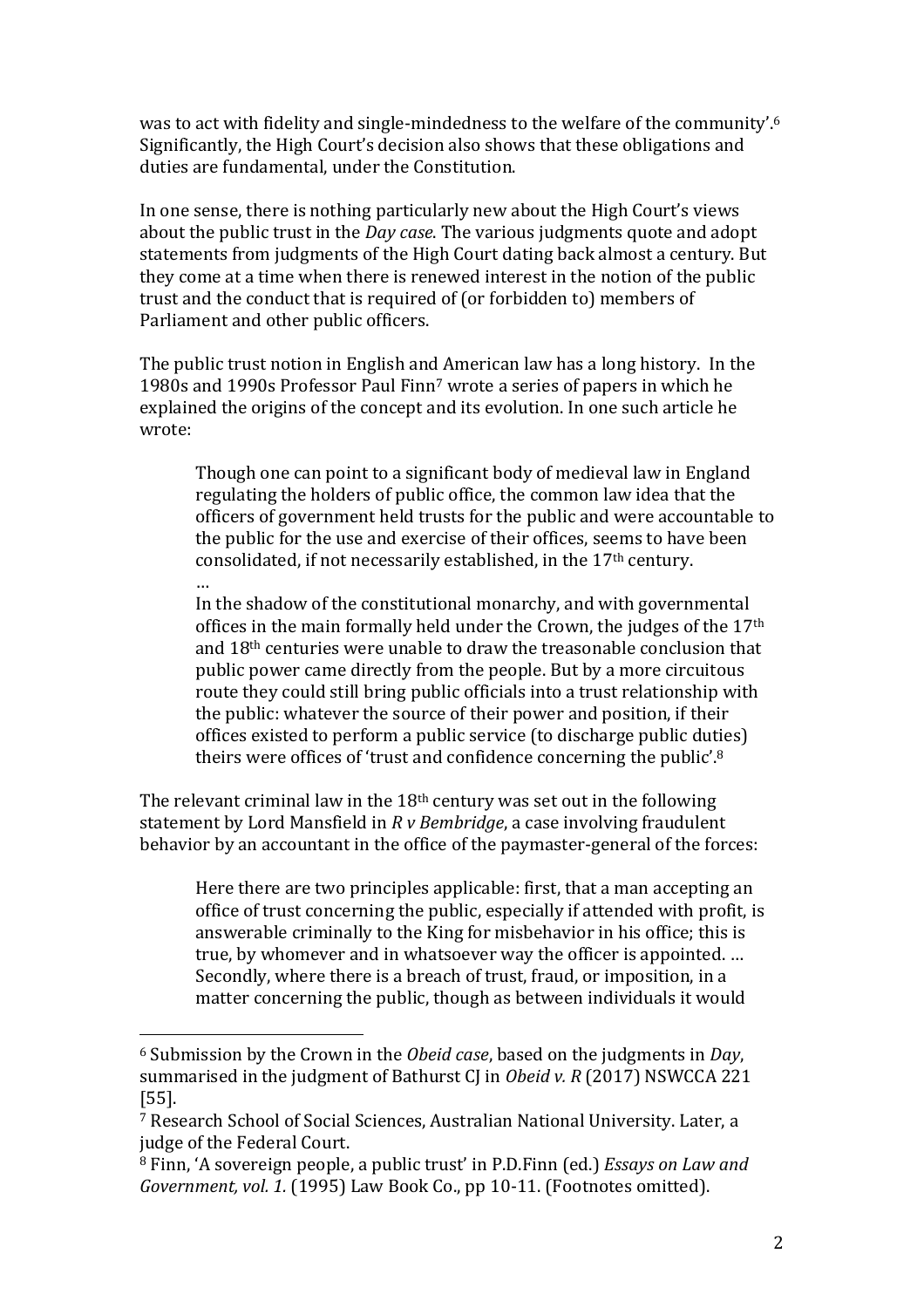only be actionable, yet as between King and the subject it is indictable. That such should be the rule is essential to the existence of the country.<sup>9</sup>

'(T)here were frequent prosecutions for the common law offence of misconduct in public office (although seldom referred to by that precise name) in the United Kingdom and the United States' during the 18th and 19th centuries', according to David Lusty, as well as occasional prosecutions in Canada and Australia. <sup>10</sup> While such prosecutions continued in the US in the 20<sup>th</sup> century, and a similar offence was prosecuted in Canada, elsewhere it was rarely utilised.<sup>11</sup> It wasn't until the last quarter of the 20<sup>th</sup> century that the common law offence was again prosecuted in the UK, Hong Kong, Australia and elsewhere.<sup>12</sup> The *Obeid case* demonstrates its continued use in Australia today, as will be seen later.

Criminal prosecutions aside, according to Chief Justice French:

The importance of the public trust metaphor diminished over time with the rise of specific mechanisms for oversight and accountability, including statutory regulation of the public service, parliamentary scrutiny of official action, the political accountability of ministers and the employment arrangements of officials. However a loss of faith in these mechanisms in the late twentieth century was, as Justice Finn has observed, 'one of the principal stimuli to renewed interest in "the public trust" and its implications both for officials and for our system of government itself.<sup>13</sup>

The person most responsible for reviving interest in the public trust doctrine was in fact Professor Finn, as he then was. I have mentioned earlier his many papers discussing the subject. Additionally he was a principal consultant to the Electoral and Administrative Review Commission (Qld) for its 'Review of codes of conduct for public officials' (he was quoted extensively in its report) and was subsequently a leading consultant to the West Australian Royal Commission into the Commercial Activities of Government and other Matters – otherwise known as the WA Inc Royal Commission, which reported in 1992.

The public trust doctrine requires a public officer to advance the public interest, as opposed to personal interests. This raises the further question of how the public **interest** might be determined, or if it is possible to say with any precision what it might be.

<sup>9</sup> *R v Bembridge* (1783) 93 ER 679 at 681. Quoted in David Lusty*,* 'Revival of the common law offence of misconduct in public office', (2014) 38 Crim LJ 337, at 340.

<sup>10</sup> Lusty, 'Revival of the common law offence of misconduct in public office', (2014) 38 Crim LJ 337, at 340.

<sup>11</sup> At p. 341.

<sup>12</sup> Ibid.

<sup>13</sup> French (2011) at p. 12. The quotation is from PD Finn, 'The forgotten "Trust": The People and the State' in M Cope (ed) *Equity: Issues and Trends* (Federation Press, 1955) 131 at 134.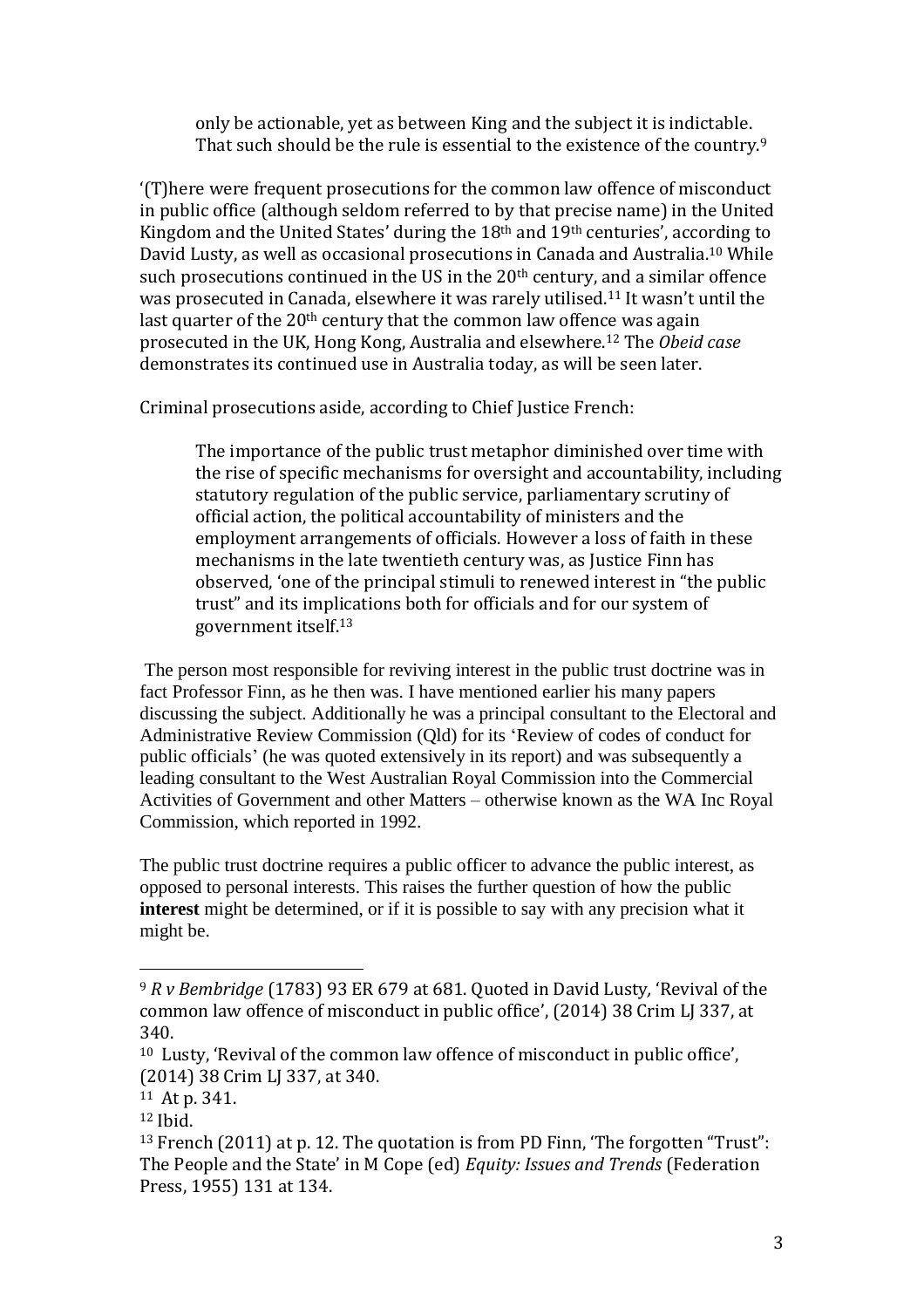## In 2013 former Chief Justice Sir Gerard Brennan said<sup>14</sup>:

This notion of the public interest is not merely a rhetorical device  $-$  a shibboleth to be proclaimed in a feel-good piece of oratory. It has a profound practical significance in proposals for political action and in any subsequent assessment. It is derived from the fiduciary nature of political office: a fundamental conception which underpins a free democracy.

It has long been established legal principle that a Member of Parliament holds "a fiduciary relation towards the public"  $R v_{\text{Bottom}}$  (1923) 33 CLR 386, 412 per Higgins J and "undertakes and has imposed upon him a public duty and a public trust" ibid., at p 408. The duties of a public trustee are not identical with the duties of a private trustee but there is an analogous limitation imposed on the conduct of the trustee in both categories. The limitation demands that all decisions and exercises of power be taken in the interests of the beneficiaries and that duty cannot be subordinated to, or qualified by the interests of the trustee. As Rich J said *Horne v Barber* (1920) 27 CLR 494, 501:

Members of Parliament are donees of certain powers and discretions entrusted to them on behalf of the community, and they must be free to exercise these powers and discretions in the interests of the public unfettered by considerations of personal gain or profit.

….

Public fiduciary duties depend for their content on the circumstances in which power is to be exercised. The obligations cast on members of Parliament and officers of the Executive Government are many and varied and the law takes cognisance of the realities of political life, but asserts and, in interpreting statutes, assumes that the public interest is the paramount consideration in the exercise of all public powers. The many and varied demands made upon Parliamentarians – by constituents, by party, by lobbyists, by family and by friends – all call for a response. Fred Chaney spoke of these demands when he delivered the Inaugural Accountability Round Table Lecture at the Melbourne Law School in October 2011. He spoke of the compromises needed in government and the many claims on the loyalty of practising politicians. But he did not suggest that any of these claims should subvert consideration of the public interest. Whenever political action is to be taken, its morality – and, indeed, its legality – depends on whether the public interest is the paramount interest to be served by the intended action.

True it is that the fiduciary duties of political officers are often impossible to enforce judicially The Courts will not invalidate a law of the Parliament for failure to secure the public interest: *Union Steamship Co of Australia Pty Ltd v King* (1988) 166 CLR 1,10. – the motivations for

<sup>14</sup> Sir Gerard Brennan (2013) 'Presentation of Accountability Round Table Integrity Award', Canberra, 11 December 2013, p. 3. Footnotes included within the text.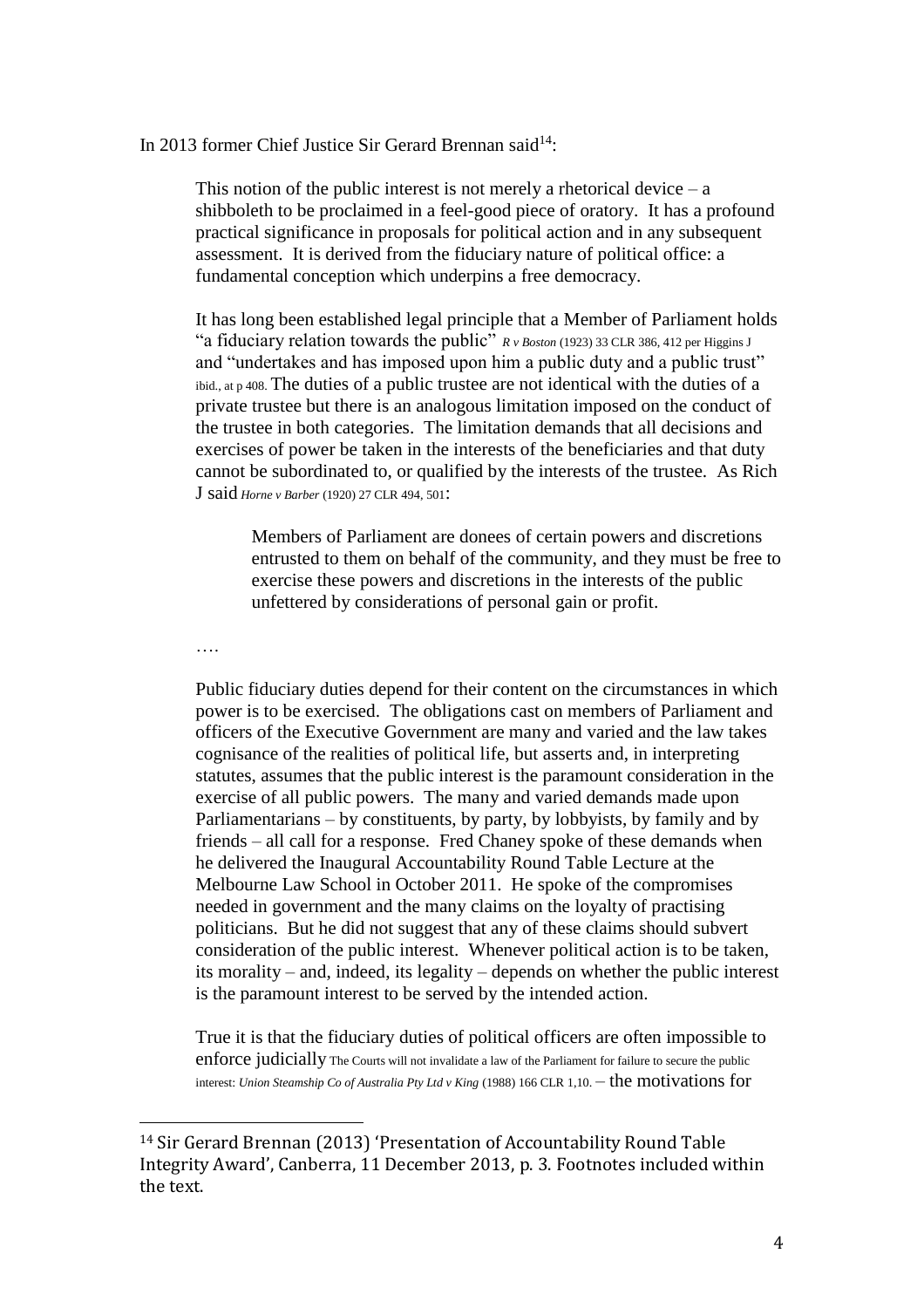political action are often complex – but that does not negate the fiduciary nature of political duty. Power, whether legislative or executive, is reposed in members of the Parliament by the public for exercise in the interests of the public and not primarily for the interests of members or the parties to which they belong. The cry "whatever it takes" is not consistent with the performance of fiduciary duty.

The High Court cases from the 1920s referred to by Sir Gerard Brennan are relied on in the High Court's latest encounter with the public trust principle in the *Day case* as will be seen below.

In the quotation above, Sir Gerard Brennan referred to (former Senator) Fred Chaney's comments about the compromises needed in government and the many claims on the loyalty of practicing politicians. This was a matter that also concerned Professor Finn.

In 1992 he wrote about the 'modern nature of a parliamentarian's trusteeship'. He said<sup>15.</sup>

It is right that we should be unrelenting in our insistence upon probity in government and in public administration. But equally we should not forget, as a media-driven Australian public opinion seems in danger of doing, that the processes of the democratic, representative and party-based system to which we have committed ourselves, are based, in part at least, upon the striking of compromises, upon securing and using influence, upon obtaining advantages for constituents, and – let it not be gainsaid – for Members of Parliament and for Ministers. Necessarily, limits, and strict ones at that, must be placed upon the compromises and the like we are prepared to countenance in allowing our systems of government to function. But unless we recognise in the roles we have given our politicians and in the laws that bind them, that in some degree and for some purposes, compromise, the use of influence, and advantage seeking and taking are tolerable is not necessary features of our public life, we run the risk of demanding standards of our elected officials which are beyond their reach and which also may be prejudicial to the very public purposes we ask them to serve for our benefit.

My argument is not for the tolerance of corruption. Far from it. It is for the recognition that the standards of conduct properly to be expected of a given class of officials are, first and foremost, the *standards of role* … Our quest for what is meet in official behavior is not answered simply by calling an official a public trustee or fiduciary and by assuming that this carries set consequences…

But this partial void can be filled by what parliament and (where relevant) the common law say about the standards that must be met. In 1996 Justice Finn, as he

<sup>15</sup> Finn, "Integrity in Government'(1992*) Public Law Review*, p. 243 at p. 248. (Emphasis in the original.)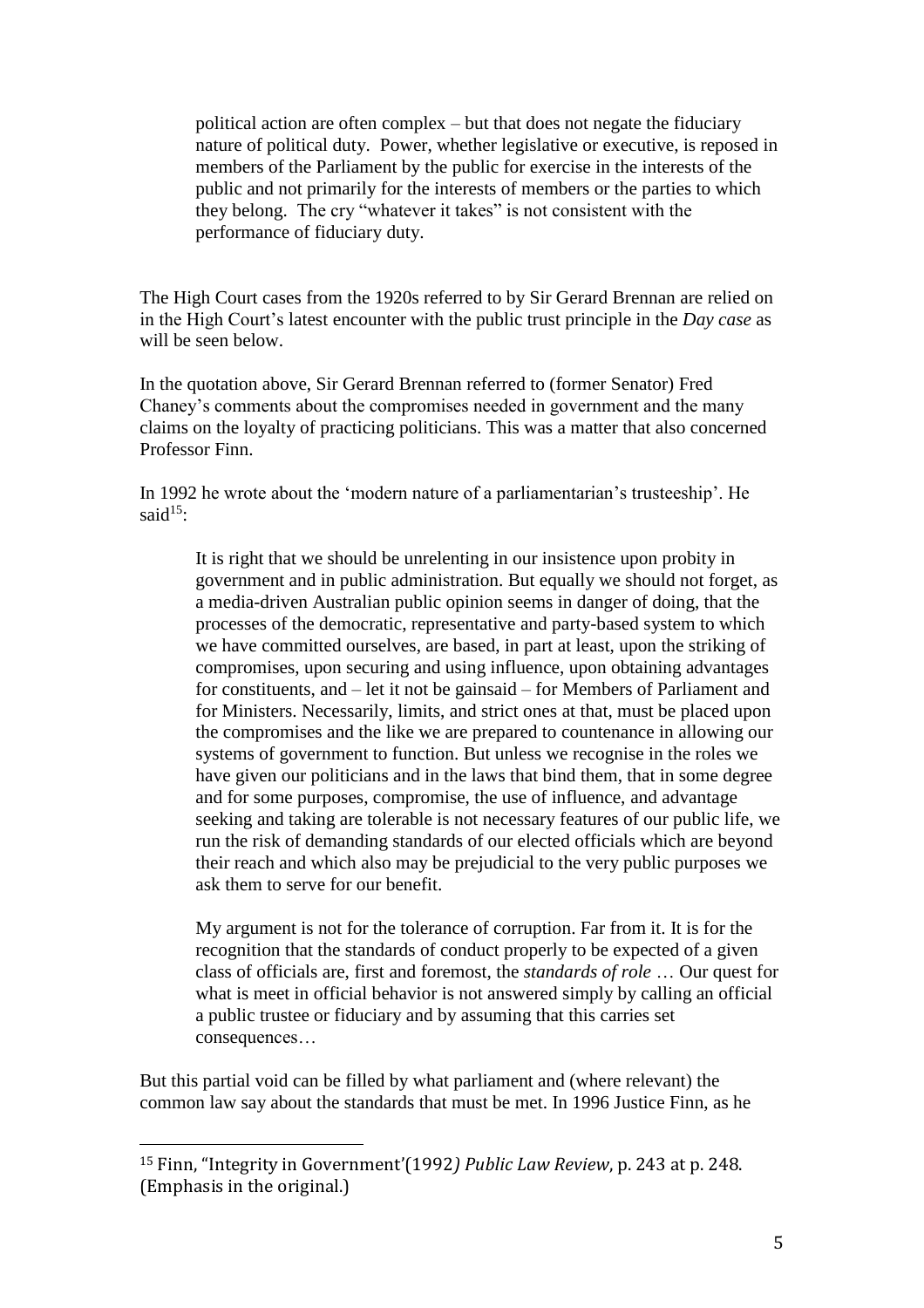then was, pointed out that

… public service legislation in Australia has served and serves public and constitutional purposes as well as those of employment.

From 1862, Australian public service legislation has imposed strictures and limitations upon the employment and non-employment (or private) conduct and activities of public servants; the acquisition of personal interests conflicting with duties of office  $\cdots$ <sup>16</sup>

Referring to this judgment, Justices Gummow, Hayne, Heydon and Kiefel, in a High Court decision, stated 'Such legislation facilitates government carrying into effect its constitutional obligations to act in the public interest'. 17

The *Obeid case* is a recent example of the way the common law seeks to enforce the trust principle through the criminal law. Obeid was a former Minister in NSW. He was charged that he, while holding office as a Member of the Legislative Council, 'did in the course of or connected to his public office wilfully misconduct himself by making representations' to a public servant with the intention of seeking an outcome favourable to a company in which he had an interest 'knowing at the time he made the representations that he had a commercial and/or beneficial and/or family and/or personal interest in the said tenancies which he did not disclose to' the public servant. The NSW Court of Criminal Appeal, applying a decision by the Victorian Court of Appeal<sup>18</sup> held that the elements of the offence of misconduct in public office were:

(1) a public official;

(2) in the course of or connected to his public office;

(3) wilfully misconduct himself; by act or omission, for example, by wilfully neglecting or failing to perform his duty;

(4) without reasonable excuse or justification; and

(5) where such misconduct is serious and meriting criminal punishment having regard to the responsibilities of the office and the officeholder, the importance of the public objects which they serve and the nature and extent of the departure from those objects.

On appeal, Obeid argued that the court proceedings involved an assessment of the standards, responsibilities and obligations of a Member of Parliament, which meant the matter fell within the exclusive jurisdiction of the Parliament and was not within the cognisance of the Court. This was rejected by all members of the Court.

<sup>16</sup> *McManus v Scott-Charlton* (1996) 70 FCR 16 at 24.

<sup>17</sup> *Commissioner of Taxation v. Day* (2008) HCA 53 [34].

<sup>18</sup> *R v Quach* [\(2010\) 27 VR 310;](http://www8.austlii.edu.au/cgi-bin/LawCite?cit=%282010%29%2027%20VR%20310) [\[2010\] VSCA 106,](http://www8.austlii.edu.au/cgi-bin/viewdoc/au/cases/vic/VSCA/2010/106.html) at [46]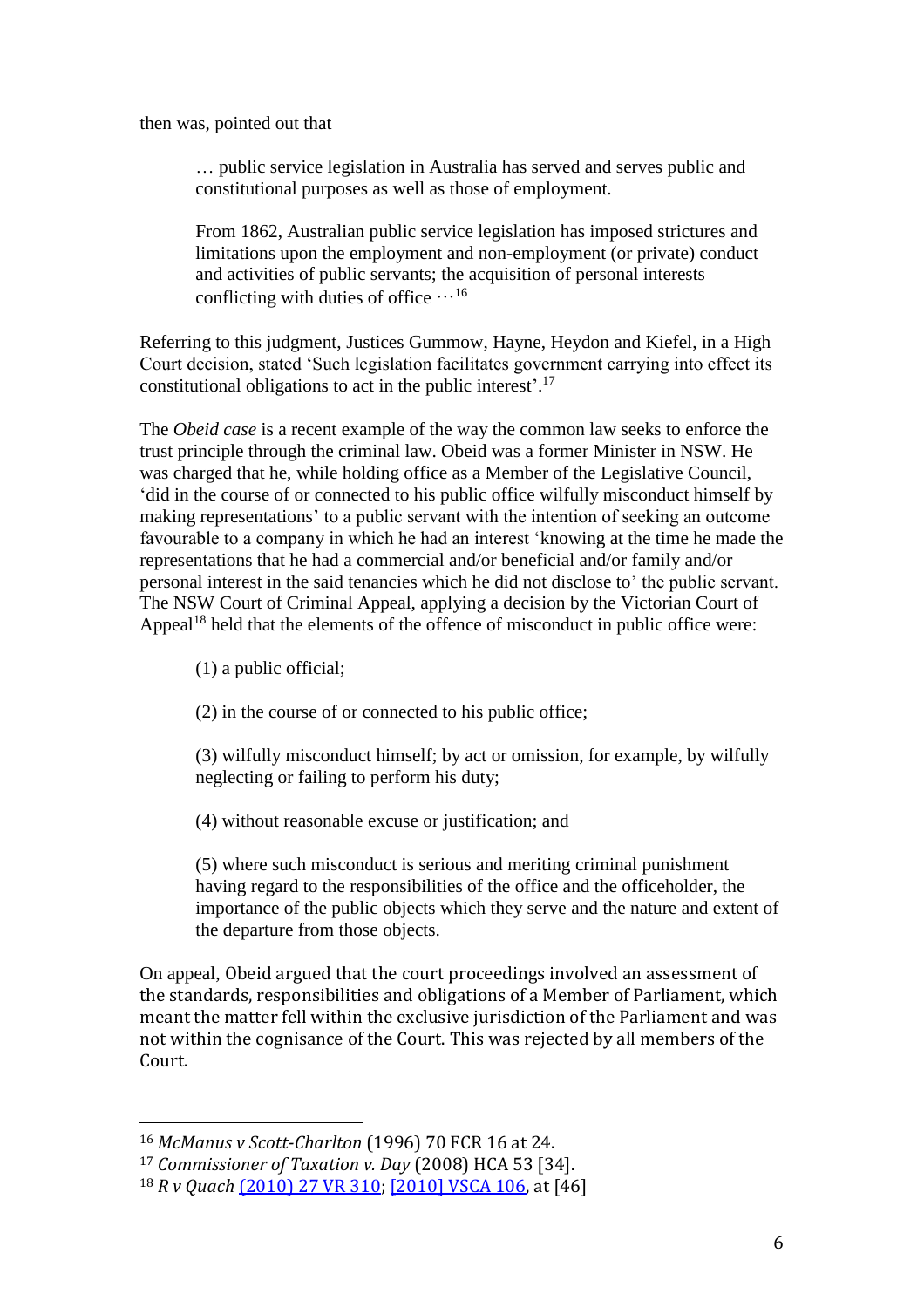In *Obeid* the trust or duty issue in (3) (above) was argued on the basis that it was for the Crown to establish beyond reasonable doubt that it was Obeid's sole purpose to advance his or his family's pecuniary interests. This meant it was not necessary to specify the specific obligations and duties of a Member of Parliament. An attempt by senior counsel for Obeid to have the court consider what those obligations and duties would be was rejected by the High Court on a special leave application. It was unnecessary to do so because of the way the Crown had put its case in the trial.<sup>19</sup>

As mentioned earlier, the High Court considered the obligations and duties of parliamentarians in the *Day case*. That was one of a number of cases considered by the High Court (in its role as the Court of Disputed Returns) following the 2016 federal election concerning the constitutional qualifications (or lack of them) of some MPs and Senators. At issue was whether Mr Day was disqualified from sitting as a Senator because of the provisions of s. 44(v) of the Constitution, which states (in part):

Any person who:

(v) Has any direct or indirect pecuniary interest in any agreement with the Public Service of the Commonwealth …;

shall be incapable of being chosen or of sitting as a senator or a member of the House of Representatives.

At issue were arrangements for the lease of property in which Day had an interest that was to be leased by the Commonwealth for use as Day's electoral office. A significant issue that had to be met by all members of the High Court, was a decision by Chief Justice Barwick, sitting alone as the Court of Disputed Returns, in the only other case considered by the Court concerning s. 45(v) of the Constitution, *In re Webster.* 20 According to that decision the purpose of the provision 'was to secure the freedom and independence of Parliament from the Crown.'<sup>21</sup> Such a view, if followed in the *Day case*, would mean there could be no disqualification, because Day's financial arrangements would not allow the Commonwealth to influence Day's parliamentary activities. However Barwick's interpretation was rejected by every member of the High Court in *Day*.

Chief Justice Kiefel, and Justices Bell and Edelman, said in their judgment:

A conclusion that s 44(v) has some purpose wider than the protection of the freedom and independence of parliamentarians from the influence of the

<sup>19</sup> *Obeid v. The Queen* (2018) 23 March 2018. <sup>20</sup> (1975) 132 CLR 270; [1975] HCA 22.

<sup>21</sup> *Re Day [No 2]* [2017] HCA 14. At [14]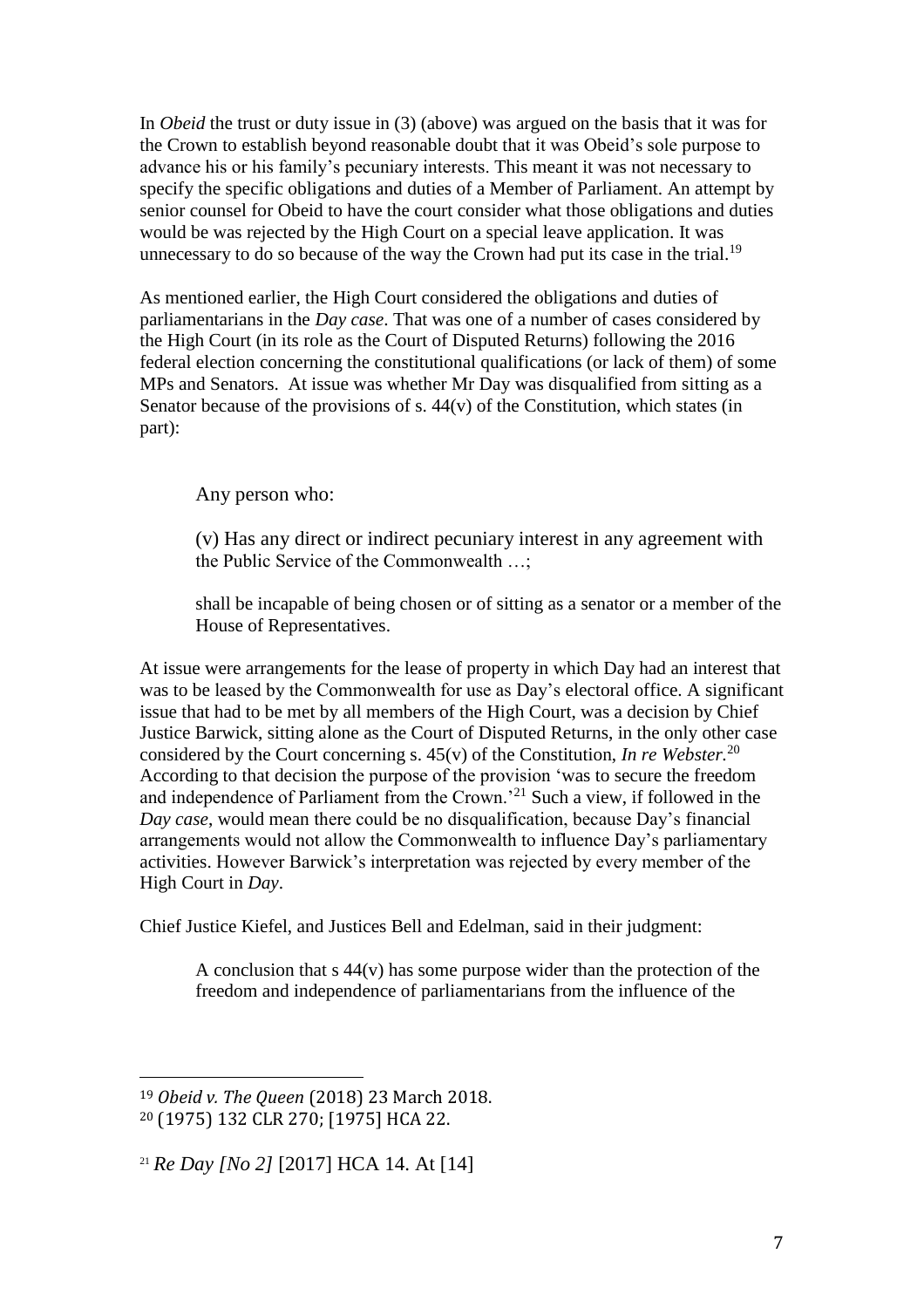Crown is inescapable. That wider purpose can only be the prevention of financial gain which may give rise to a conflict of duty and interest.  $22$ 

They said the object of s.  $44(v)$ :

is to ensure not only that the Public Service of the Commonwealth is not in a position to exercise undue influence over members of Parliament through the medium of agreements; but also that members of Parliament will not seek to benefit by such agreements or to put themselves in a position where their duty to the people they represent and their own personal interests may conflict.<sup>23</sup>

They continued<sup>24</sup>:

A construction of s 44(v) which proceeds from an understanding that parliamentarians have a duty as a representative of others to act in the public interest is consistent with the place of that provision in its wider constitutional context. The representative parliamentary democracy, for which the Constitution provides, informs an understanding of specific provisions [*Australian Capital Television Pty Ltd v The Commonwealth* (1992) 177 CLR 106 at 211; [1992] HCA 45.] such as s 44(v) and assists in determining the content of that duty, which includes an obligation to act according to good conscience, uninfluenced by other considerations, especially personal financial considerations [*Wilkinson v Osborne* (1915) 21 CLR 89 at 98-99; [1915] HCA 92.] . In *R v Boston* [(1923) 33 CLR 386 at 400; [1923] HCA 59.] , Isaacs and Rich JJ spoke of a parliamentarian having a "single-mindedness for the welfare of the community".

More recently, it has been said [*Egan v Willis* (1998) 195 CLR 424 at 451 [42], 453 [45]-[46]; [1998] HCA 71.] that Parliament has important functions to question and criticise government on behalf of the people and to secure accountability of government activity. This is not a new idea [*Horne v Barber* (1920) 27 CLR 494 at 500; [1920] HCA 33.]. There can be no doubt that if personal financial interests were to intrude, the exercise of those obligations would be rendered difficult or even ineffective.

They said the section 'looks to the personal financial circumstances of a parliamentarian and the possibility of a conflict of duty and interest.'<sup>25</sup>

Later, explaining why Barwick CJ's 'unduly narrow' approach should be rejected, they said<sup>26</sup>:

To give s  $44(v)$  a limited operation, when it is accepted that it is intended to operate more widely, would be to deny its true purpose. Moreover there is much to be said for the view that the provision has a special status, because it is protective of matters which are fundamental to the Constitution, namely

<sup>22</sup> At [39]

<sup>23</sup> At [45]

<sup>24</sup> At [49], [50] Footnotes have been included within the text.

 $25$  At [66]

<sup>26</sup> At [72]